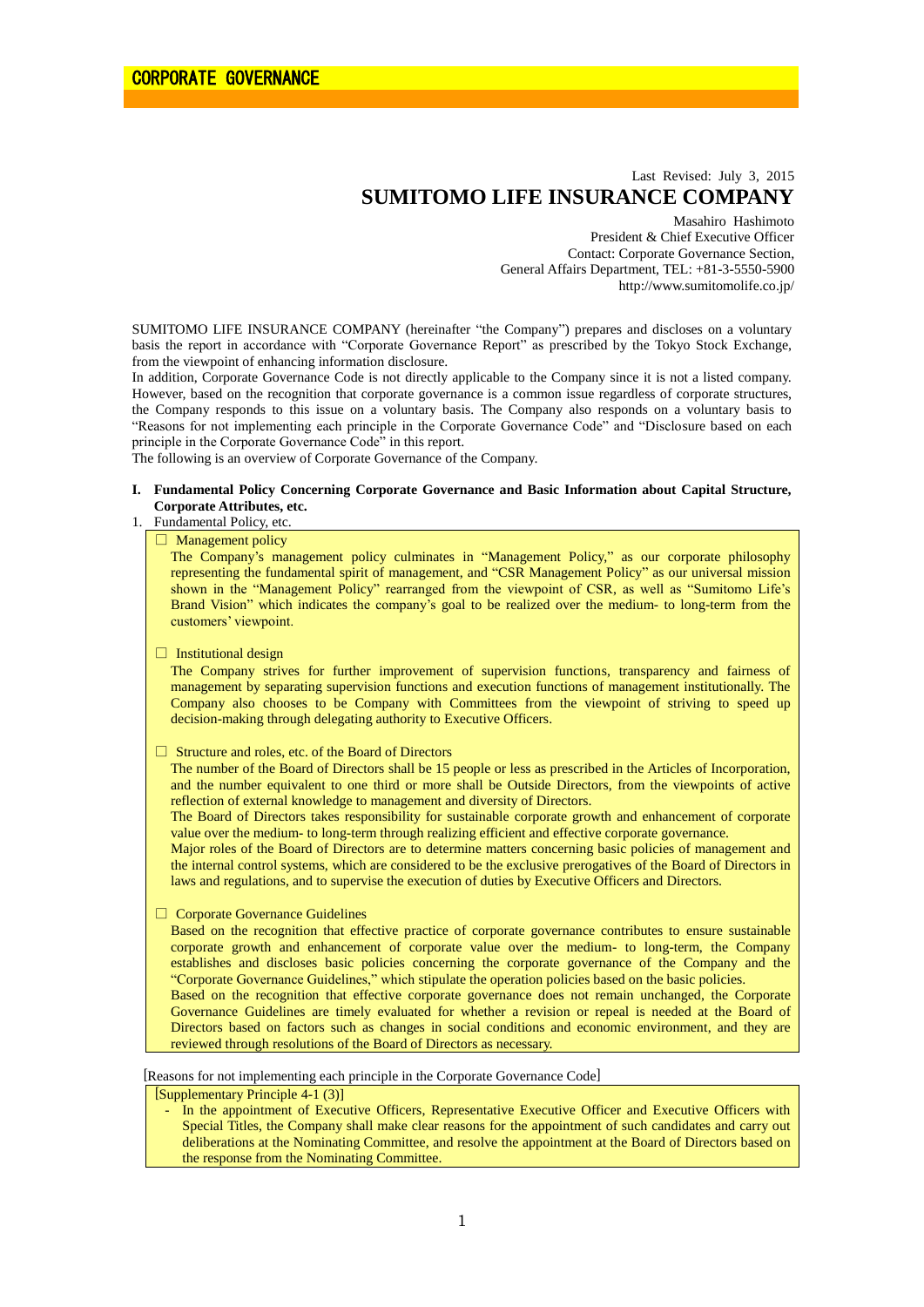- Thus, when appointing particular candidates from a given group of candidates, the Nominating Committee and the Board of Directors shall confirm reasons for the appointment of such candidates and also confirm the ability of fulfilling duties of the positions.
- Since the system is held to select an appropriate person including CEO through the entire process for appointment, planning of successors is not developed under the current circumstances.
- However, planning of successors including CEO will be considered in the future including whether such planning is needed.

[Supplementary Principle 4-11 (3)]

- With regard to the self-evaluation of the Board of Directors, the Company plans to have discussions at "Outside Directors Council" consisting of all Outside Directors, however, it is not implemented at present.
- Based on meeting status, etc. of the Outside Directors Council, disclosures on summarized results, etc. will be considered in the future.

#### [Disclosure based on each principle in the Corporate Governance Code]

[Principle 1-4: So-called relationship investment]

(Policies concerning relationship investment)

- The Company holds securities held for policy if it is deemed necessary for its growth over the medium- to long-term.
- With regard to securities held for policy, the Company pays attention to the soundness and ensures the economic rationality by appropriately understanding risks and pursuing reasonable profits corresponding to such risks, etc.

(Criteria for exercising voting rights concerning securities held for policy)

The Company takes into consideration management conditions of investee companies from the viewpoint of enhancing their corporate value over the medium- to long-term, and appropriately determines approval or disapproval for each proposal.

[Principle 1-7: Related party transactions]

- With regard to competitive transactions and transactions in conflict of interests between Executive Officers and Directors and the Company, a prior approval of the Board of Directors is required by laws and regulations. It is also clarified in the Board of Directors Regulations that they are matters of resolutions by the Board of Directors.
- In addition, it is clarified in the Board of Directors Regulations that the fact that competitive transactions and transactions in conflict of interests arise is a matter to be reported at the Board of Directors, and it is appropriately supervised by the Board of Directors.

[Principle 3-1: Enhancement of information disclosure]

- (i) Management policy and Medium-Term Business Plan are disclosed on the Company's website and in the Disclosure Report.
- (ii) Fundamental policy concerning corporate governance is as aforementioned. The fundamental policy concerning corporate governance is established in "Corporate Governance Guidelines" and disclosed on the Company's website.
- (iii) Policies to determine compensations, etc. of Executive Officers and Directors are disclosed on the Company's website.

The Company is a Company with Committees, and the compensations, etc. of Executive Officers and Directors are determined at the Compensation Committee.

(iv) Policies for appointment of Executive Officers, policies for appointment of candidates for Directors, and policies for appointment of Audit Committee Members are disclosed on the Company's website. The Company is a Company with Committees, and proposals for appointment of Directors are determined at the Nominating Committee. Appointment of Executive Officers is resolved at the Board of Directors upon deliberations at the Nominating Committee. The appointment of Audit Committee Members is resolved at the Board of Directors based on policies for

appointment of Audit Committee Members.

(v) Reasons for nominating candidates for Directors and reasons for appointment of Executive Officers are disclosed on the Company's website.

[Supplementary Principle 4-1 (1)]

- From the viewpoint of supporting Executive Officers for their speedy and decisive decision-making, the Company in principle delegates the authority on business execution decisions to Executive Officers, excluding matters for which delegation of the authority from the Board of Directors to Executive Officers is prohibited by laws and regulations.
- This policy is specified in "Corporate Governance Guidelines."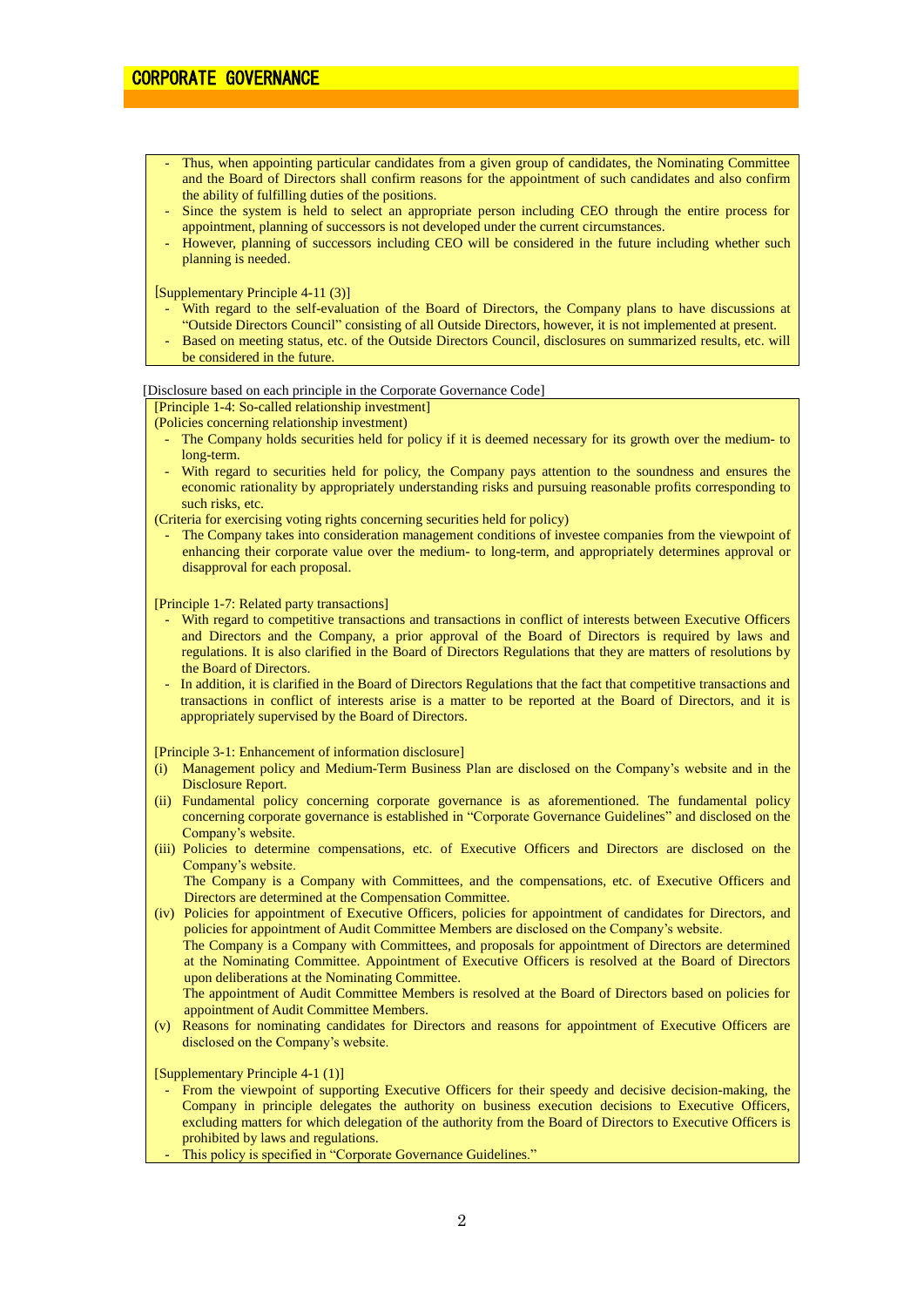[Principle 4-8: Effective utilization of Independent Outside Directors]

- The number of Outside Directors shall be equivalent to one third or more of the number of Directors of the Company. It is specified in "Corporate Governance Guidelines."
- Currently, there are six Outside Directors out of eleven Directors; thus Outside Directors have a majority.

[Principle 4-9: Criteria for assessing independence and qualification of Independent Outside Directors]

- The Company establishes "Criteria for Independence of Outside Directors" based on the resolution of the Board of Directors.
- Details of the criteria are described below, and they are disclosed on the Company's website.
- [Supplementary Principle 4-11 (1)]
	- The Company stipulates an approach to the structure, etc. of the Board of Directors in "Corporate Governance Guidelines.'

[Supplementary Principle 4-11 (2)]

- For the appointment of candidates for Outside Directors, the Company confirms the ability of fulfilling duties as Outside Directors of the Company.
- The status of concurrent positions of Outside Directors is disclosed in the Business Report.

[Supplementary Principle 4-14 (2)]

- Capturing the opportunity of revisions to important laws and regulations, etc., the Company shall, as necessary, support learning of knowledge necessary for Directors to fulfill their duties accurately through measures such as conducting trainings with the use of internal and external human resources.
- Especially, with regard to Outside Directors assuming their positions, the Company shall make efforts to provide knowledge necessary for Directors of the Company to fulfill their duties, including management conditions and line of business of the Company, details of regulations required by laws and regulations and others.
- These policies are stipulated in "Corporate Governance Guidelines."

[Principle 5-1: Policy for constructive dialogue with Members]

- The Company holds a Policyholder Conference annually as a place to hear opinions from Policyholders (Members). Participation to a Policyholder Conference is based on an open application system, and the date and time, etc. of the conference are posted on the website, etc. The result of the conference is reported to the Board of Directors.
- With regard to Policyholder Representatives, a questionnaire is attached to the Policyholder Representatives Newsletter published three times a year, and courteous answers are given to questions received.
- Systems and initiatives for dialogue with Members are stipulated in "Corporate Governance Guidelines."

2. Capital Structure

The Company is a mutual company, and there are no shareholders. Accordingly, no matter is applicable to this item.

#### 3. Corporate Attributes

| <b>Fiscal Year-end</b>                        | March                          |
|-----------------------------------------------|--------------------------------|
| Sector                                        | Insurance                      |
| Number of Employees (Consolidated) at End of  | Not less than 1,000 persons    |
| <b>Previous Fiscal Year</b>                   |                                |
| Sales (Consolidated) in Previous Fiscal year  | Not less than 1 trillion yen   |
| Number of Consolidated Subsidiaries at End of | Not less than 10, but below 50 |
| <b>Previous Fiscal Year</b>                   |                                |

- 4. Guidelines for the Protection of Minority Shareholders When Making Transactions with Controlling Shareholders The Company is a mutual company, and there are no shareholders. Accordingly, no policy is stipulated applicable to this item.
- 5. Other Special Circumstances that may have a Material Impact on Corporate Governance No matter is applicable to this item.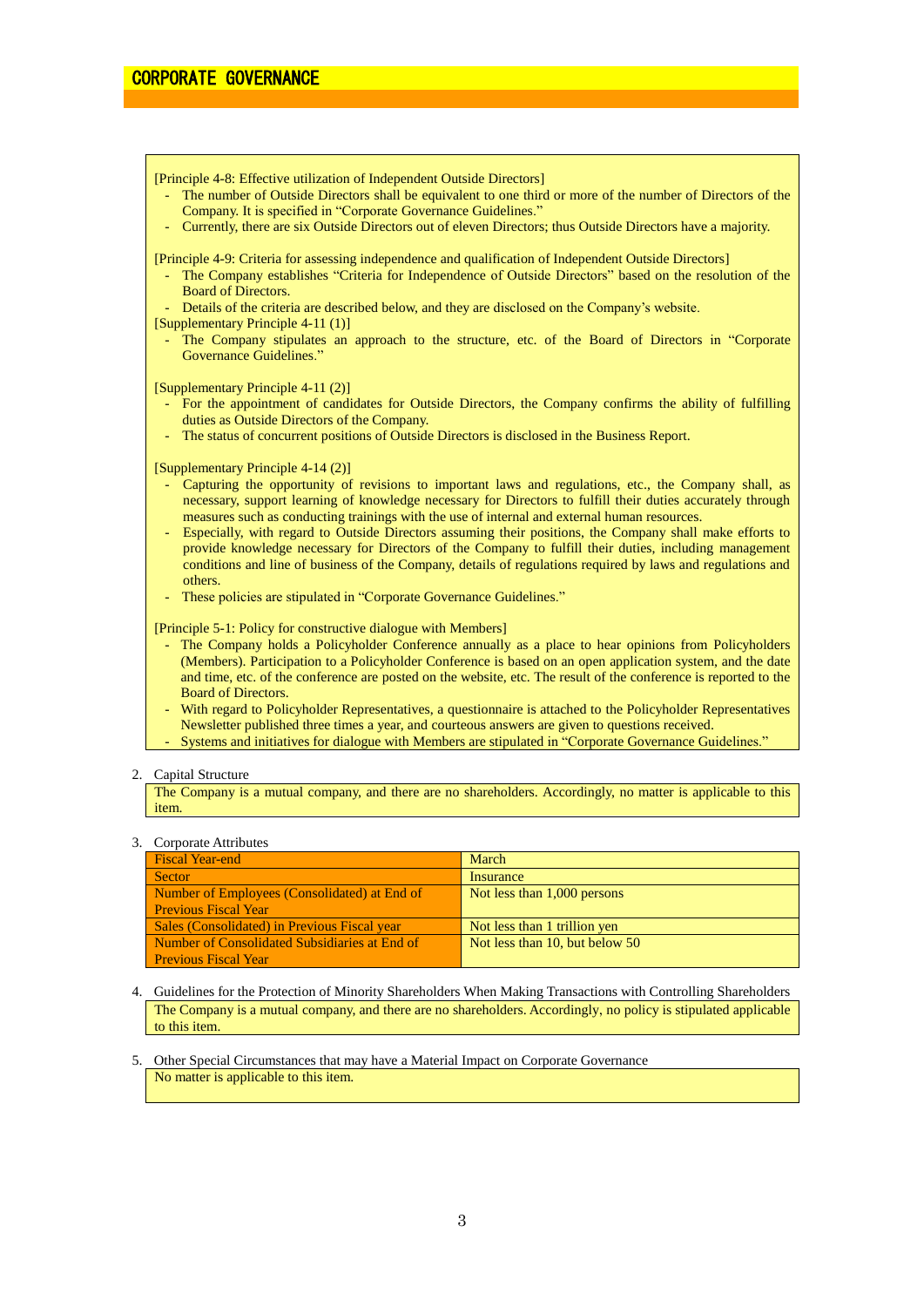- **II. Overview of Corporate Governance Structure in terms of the Organization of Management regarding Managerial Decision-Making, Execution, Oversight and Other Matters**
- 1. Items Concerning Institutional Structure, Organizational Operation, etc. **Organization Form Committees** Company with Committees

| [Directors]                                      |                 |
|--------------------------------------------------|-----------------|
| Number of Directors in the Company's Articles of | 15 or less      |
| Incorporation                                    |                 |
| Term of Directors specified in the Company's     | 1 year          |
| <b>Articles of Incorporation</b>                 |                 |
| <b>Chairman of the Board of Directors</b>        | <b>Chairman</b> |
| <b>Number of Directors</b>                       | 11              |
| <b>Elected Outside Directors</b>                 | Elected         |
| <b>Number of Outside Directors</b>               | 6               |
| Number of Outside Directors that fulfills the    | 6               |
| "Criteria for Independence of Outside Directors" |                 |

### Relationship with the Company (1)

| <b>Name</b>       | <b>Attribution</b>          |   | Relationship with the Company $(*1)$ |          |   |   |  |                |  |  |
|-------------------|-----------------------------|---|--------------------------------------|----------|---|---|--|----------------|--|--|
|                   |                             | a | <sub>b</sub>                         | <b>C</b> | đ | e |  | $\overline{2}$ |  |  |
| Tohru Motobayashi | Attorney at law             |   |                                      |          |   |   |  |                |  |  |
| Tsuguoki Fujinuma | Certified public accountant |   |                                      |          |   |   |  |                |  |  |
| Masami Ohinata    | Academic                    |   |                                      |          |   |   |  |                |  |  |
| Takehiko Sugiyama | Academic                    |   |                                      |          |   |   |  |                |  |  |
| Toru Yamashita    | Comes from other company    |   |                                      |          |   |   |  |                |  |  |
| Kimitoshi Yabuki  | Attorney at law             |   |                                      |          |   |   |  |                |  |  |

\*1 Selection criteria regarding relationship with the Company

(a) A business executor of the Company or its subsidiary

(b) A business executor or a non-executive director of a parent company of the Company

(c) A business executor of a sister company of the Company

(d) An individual whose major business client is the Company or a business executor of individual

(e) A major business client of the Company or a business executor of business client

(f) A consultant, accounting specialist, or legal specialist who receives a substantial amount of money or assets other than officers' remuneration from the Company

- (g) A business executor of a business client (that does not fall under any of (d), (e), or (f)) of the Company [This applies to the individual only.]
- (h) A business executor of a company whose external officers are mutually assigned [This applies to the individual only.]
- (i) A business executor of a company to which the Company donates products, services, or money [This applies to the individual only.]

(j) Other

#### Relationship with the Company (2)

|                      | Committee to which they belong |                           |                    |                                | Supplementary                                                 |                                                                                                                                                                                                                                                                                                                                                                                     |
|----------------------|--------------------------------|---------------------------|--------------------|--------------------------------|---------------------------------------------------------------|-------------------------------------------------------------------------------------------------------------------------------------------------------------------------------------------------------------------------------------------------------------------------------------------------------------------------------------------------------------------------------------|
| <b>Name</b>          | <b>Nominating</b><br>Committee | Compensation<br>Committee | Audit<br>Committee | Independent<br><b>Directer</b> | Information in<br><b>Regard to</b><br><b>Applicable Items</b> | $Reason(s)$ for<br>Appointment                                                                                                                                                                                                                                                                                                                                                      |
| Tohru<br>Motobayashi |                                |                           |                    |                                |                                                               | The Company<br>appoints Mr. Tohru<br>Motobayashi as an<br><b>Outside Director</b><br>because the Company<br>expects that his<br>abundant knowledge,<br>experience and insight<br>as an expert of laws<br>will be reflected in the<br>management of the<br>Company.<br>He meets the "Criteria"<br>for Independence of<br><b>Outside Directors"</b><br>established by the<br>Company. |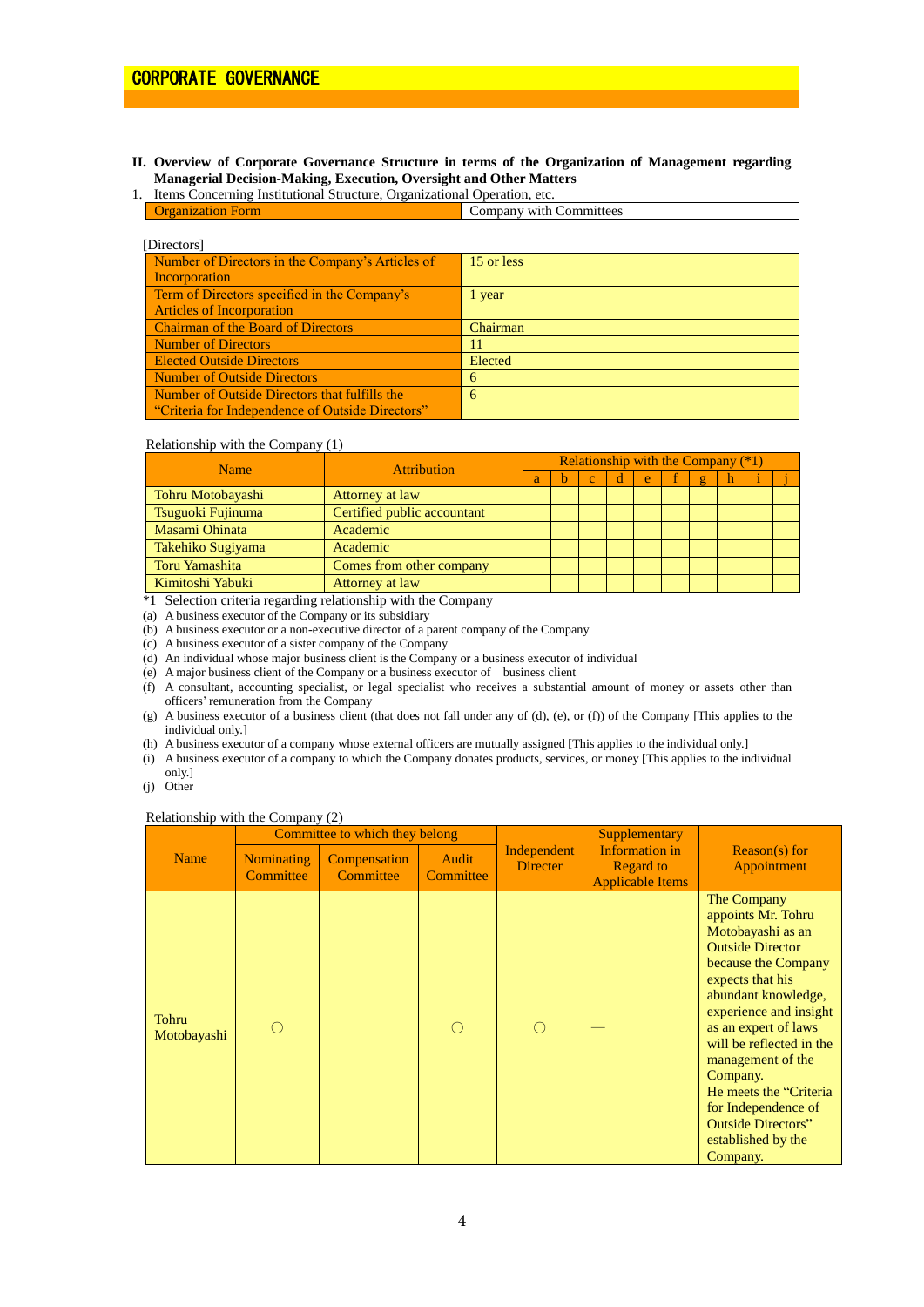| Tsuguoki<br>Fujinuma |            |   | $\left(\begin{array}{c} \end{array}\right)$ | O          |                                                                                                                                                                                                                                                                   | The Company<br>appoints Mr. Tsuguoki<br>Fujinuma as an<br><b>Outside Director</b><br>because the Company<br>expects that his<br>abundant knowledge,<br>experience and insight<br>in the field of<br>corporate accounting<br>will be reflected in the<br>management of the<br>Company.<br>He meets the "Criteria<br>for Independence of<br><b>Outside Directors"</b><br>established by the<br>Company.                                                  |
|----------------------|------------|---|---------------------------------------------|------------|-------------------------------------------------------------------------------------------------------------------------------------------------------------------------------------------------------------------------------------------------------------------|--------------------------------------------------------------------------------------------------------------------------------------------------------------------------------------------------------------------------------------------------------------------------------------------------------------------------------------------------------------------------------------------------------------------------------------------------------|
| Masami<br>Ohinata    | $\bigcirc$ |   | $\bigcirc$                                  | $\bigcirc$ | The Company<br>provides grants<br>related to child<br>raising support to<br>Ai-Port Station, a<br>Non-Profit<br>Organization<br>where Ms.<br>Masami Ohinata<br>serves as a<br>Representative<br>Director. Apart<br>from this, there is<br>no special<br>interest. | Ms. Masami Ohinata<br>is an expert in the<br>field of social<br>security, and the<br>Company appoints<br>her as an Outside<br>Director because the<br>Company expects that<br>her abundant<br>knowledge,<br>experience and insight<br>as a scholar and an<br>educator will be<br>reflected in the<br>management of the<br>Company.<br>She meets the<br>"Criteria for<br>Independence of<br><b>Outside Directors"</b><br>established by the<br>Company. |
| Takehiko<br>Sugiyama |            | 0 | O                                           | $\bigcirc$ |                                                                                                                                                                                                                                                                   | Mr. Takehiko<br>Sugiyama is an expert<br>in economics, and the<br>Company appoints<br>him as an Outside<br>Director because the<br>Company expects that<br>his abundant<br>knowledge,<br>experience and insight<br>as a scholar and an<br>educator will be<br>reflected in the<br>management of the<br>Company.<br>He meets the "Criteria<br>for Independence of<br><b>Outside Directors"</b><br>established by the<br>Company.                        |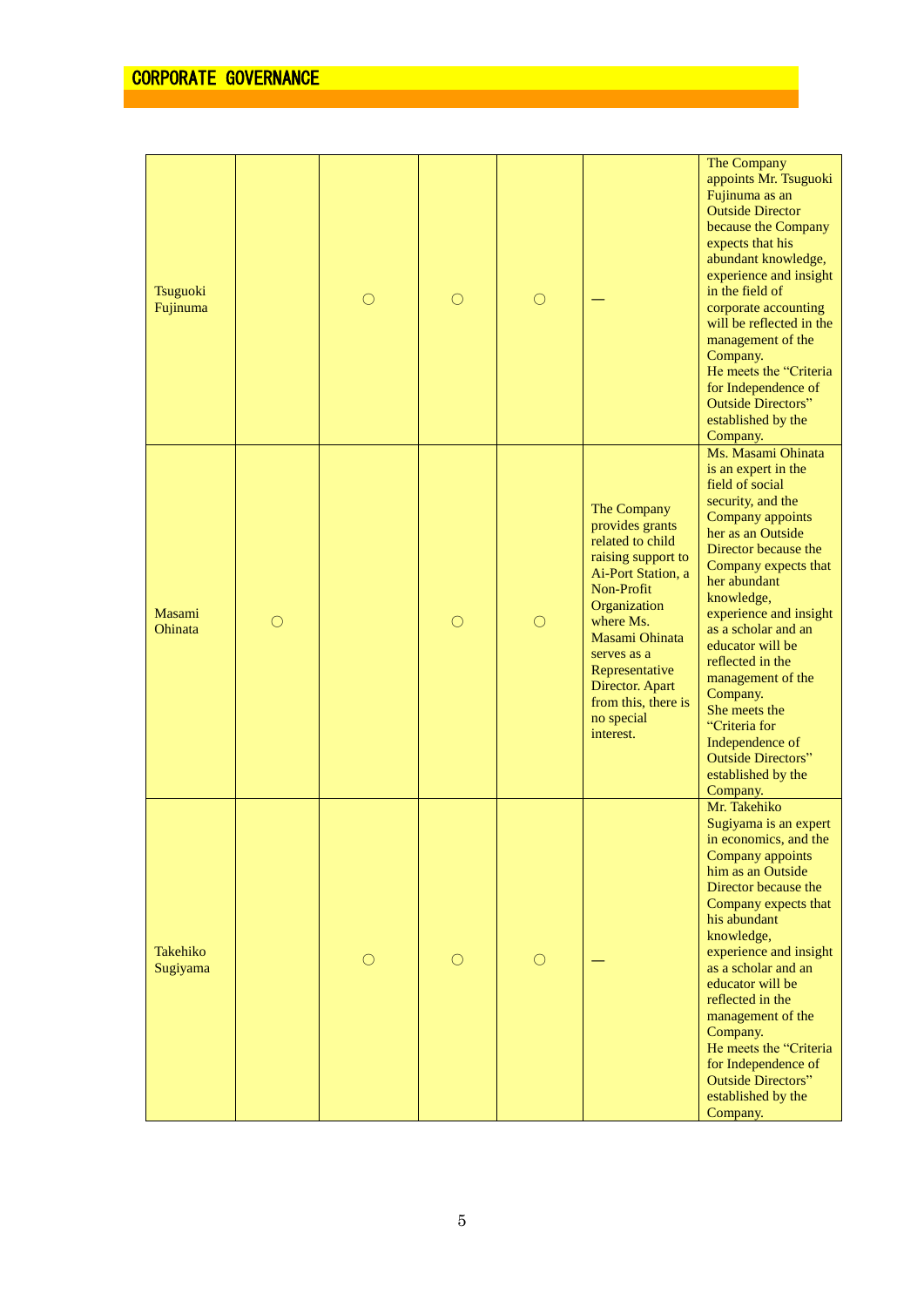| <b>Toru</b><br>Yamashita | $\left(\begin{array}{c} \end{array}\right)$ | ( ) | ∩ | The Company<br>has transactions<br>with the<br>company to<br>which Mr. Toru<br>Yamashita<br>belongs.<br>However, the<br>transactions are<br>based on general<br>terms and<br>conditions, and<br>the transaction<br>amounts account<br>for an<br>insignificant<br>portion of<br>consolidated net<br>sales. | The Company<br>appoints Mr. Toru<br>Yamashita as an<br><b>Outside Director</b><br>because the Company<br>expects that his<br>abundant knowledge,<br>experience and insight<br>as a representative<br>director and president<br>of a company that<br>provides IT systems<br>will be reflected in the<br>management of the<br>Company.<br>He meets the "Criteria"<br>for Independence of<br><b>Outside Directors"</b><br>established by the<br>Company. |
|--------------------------|---------------------------------------------|-----|---|-----------------------------------------------------------------------------------------------------------------------------------------------------------------------------------------------------------------------------------------------------------------------------------------------------------|-------------------------------------------------------------------------------------------------------------------------------------------------------------------------------------------------------------------------------------------------------------------------------------------------------------------------------------------------------------------------------------------------------------------------------------------------------|
| Kimitoshi<br>Yabuki      |                                             |     | ∩ |                                                                                                                                                                                                                                                                                                           | The Company<br>appoints Mr.<br>Kimitoshi Yabuki as<br>an Outside Director<br>because the Company<br>expects that his<br>abundant knowledge,<br>experience and insight<br>as an expert of laws<br>will be reflected in the<br>management of the<br>Company.<br>He meets the "Criteria"<br>for Independence of<br><b>Outside Directors"</b><br>established by the<br>Company.                                                                           |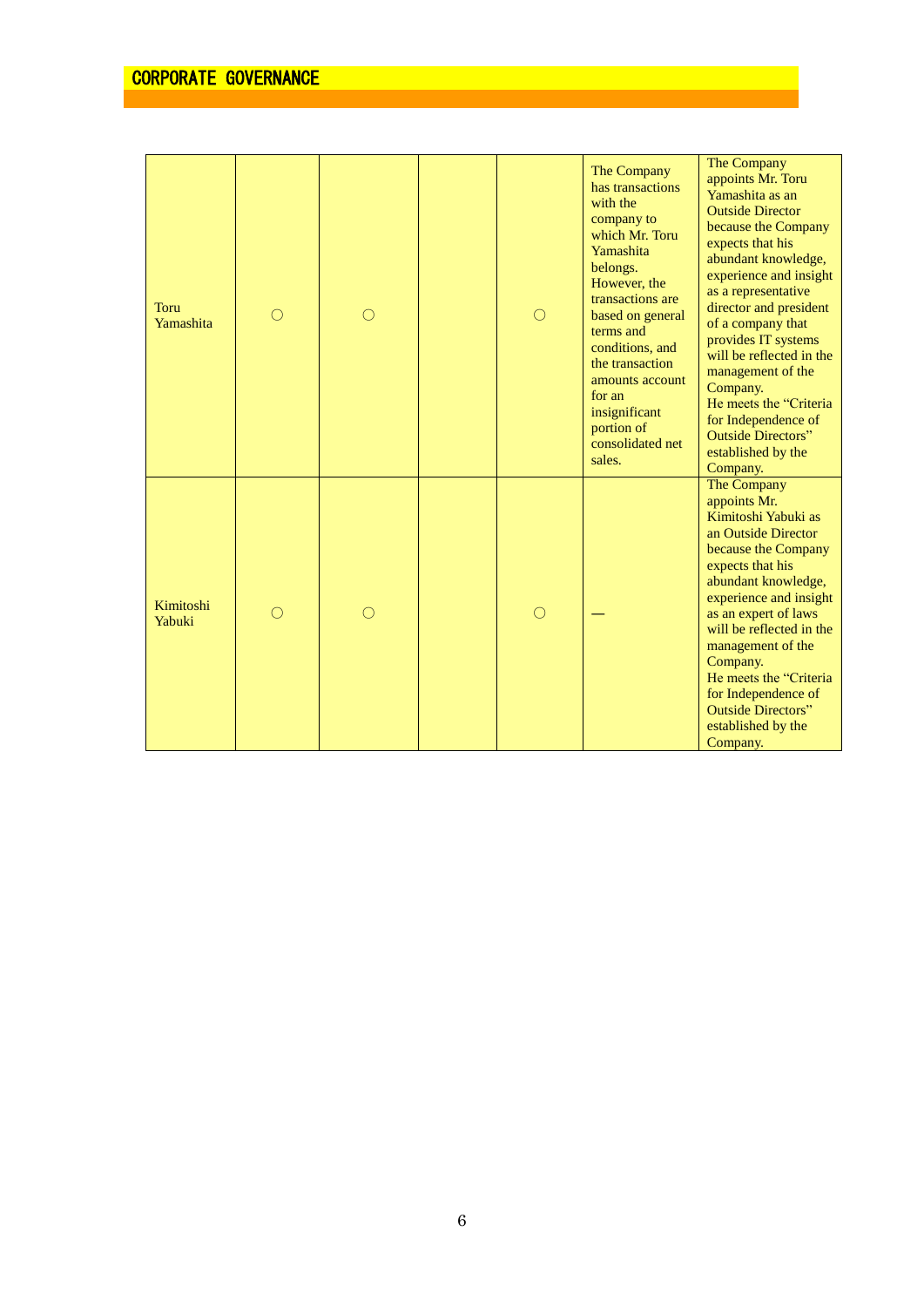# [Various committees]

Composition of members and attribution of the chairman of each committee

|                                  | <b>Total number of</b><br>committee<br>members | Full time<br>member(s) | Internal<br>Directory(s) | <b>Outside</b><br>Directory(s) | Chairman                |
|----------------------------------|------------------------------------------------|------------------------|--------------------------|--------------------------------|-------------------------|
| Nominating<br><b>Committee</b>   | 6                                              |                        | $\overline{2}$           | 4                              | <b>Outside Director</b> |
| Compensation<br><b>Committee</b> | 6                                              |                        | $\overline{2}$           |                                | <b>Outside Director</b> |
| Audit<br><b>Committee</b>        |                                                |                        |                          |                                | <b>Outside Director</b> |

# [Matters related to Executive Officers]

| <b>Number of Executive Officers</b> |                                                       | 14            |                                                                     |                           |                                                  |  |  |  |
|-------------------------------------|-------------------------------------------------------|---------------|---------------------------------------------------------------------|---------------------------|--------------------------------------------------|--|--|--|
| Status of concurrent positions      |                                                       |               |                                                                     |                           |                                                  |  |  |  |
|                                     | Existence or                                          |               | Existence or nonexistence of a concurrent<br>position as a Director |                           |                                                  |  |  |  |
| Name                                | nonexistence of the<br>authority of<br>representation |               | Nominating<br>Committee                                             | Compensation<br>Committee | of a<br>concurrent<br>position as<br>an employee |  |  |  |
| <b>Yoshio Sato</b>                  | <b>Exists</b>                                         | <b>Exists</b> | O                                                                   | ∩                         | None                                             |  |  |  |
| <b>Masahiro Hashimoto</b>           | <b>Exists</b>                                         | <b>Exists</b> | O                                                                   | ∩                         | None                                             |  |  |  |
| <b>Yukio Noro</b>                   | <b>Exists</b>                                         | <b>Exists</b> | $\times$                                                            | $\times$                  | None                                             |  |  |  |
| Masaya Honjo                        | <b>Exists</b>                                         | <b>Exists</b> | $\times$                                                            | $\times$                  | None                                             |  |  |  |
| Hidenori Shinohara                  | None                                                  | None          | $\times$                                                            | $\times$                  | None                                             |  |  |  |
| Masato Inui                         | None                                                  | None          | $\times$                                                            | $\times$                  | None                                             |  |  |  |
| <b>Ryo Oshita</b>                   | None                                                  | None          | $\times$                                                            | $\times$                  | <b>None</b>                                      |  |  |  |
| Hiroshi Fujii                       | None                                                  | None          | $\times$                                                            | $\times$                  | None                                             |  |  |  |
| Masayuki Aoto                       | None                                                  | None          | $\times$                                                            | $\times$                  | None                                             |  |  |  |
| Hisato Kogawa                       | None                                                  | None          | $\times$                                                            | $\times$                  | None                                             |  |  |  |
| <b>Toshimatsu Araki</b>             | None                                                  | None          | $\times$                                                            | $\times$                  | None                                             |  |  |  |
| <b>Masahito Fujito</b>              | None                                                  | None          | $\times$                                                            | $\times$                  | None                                             |  |  |  |
| <b>Shinzo Kono</b>                  | None                                                  | None          | $\times$                                                            | $\times$                  | None                                             |  |  |  |
| Hideharu Matsumoto                  | None                                                  | None          | $\times$                                                            | $\times$                  | None                                             |  |  |  |

# [Audit structure]

| Existence or Nonexistence of Directors and<br><b>Employees to Assist Duties of Audit Committee</b>    | <b>Exists</b>                                                                                              |  |  |  |
|-------------------------------------------------------------------------------------------------------|------------------------------------------------------------------------------------------------------------|--|--|--|
| Matters related to independence of such Directors and employees from Executive Officers               |                                                                                                            |  |  |  |
|                                                                                                       | The Secretariat of Audit Committee is established as an organization under the direct control of the Audit |  |  |  |
| Committee.                                                                                            |                                                                                                            |  |  |  |
|                                                                                                       | A prior consent of the Audit Committee shall be obtained for the quorum and budget of the Secretariat of   |  |  |  |
|                                                                                                       | Audit Committee, as well as transfer, salaries, evaluations and reward and punishment of staff of the      |  |  |  |
| Secretariat of Audit Committee.                                                                       |                                                                                                            |  |  |  |
| Status of cooperation among Audit Committee, Accounting Auditor and Internal Audit Division           |                                                                                                            |  |  |  |
| The Audit Committee defines measures to enhance cooperation such as a measure that the Internal Audit |                                                                                                            |  |  |  |
|                                                                                                       | Division shall, as necessary, report the necessary matters to the Audit Committee, in various regulations  |  |  |  |
|                                                                                                       | including Basic Policy for Internal Control, since it performs organizational audits through the internal  |  |  |  |
| control system.                                                                                       |                                                                                                            |  |  |  |
|                                                                                                       | In Basic Policy for Internal Control, the directive command authority from the Audit Committee to the      |  |  |  |
| Internal Audit Division is prescribed.                                                                |                                                                                                            |  |  |  |
|                                                                                                       | In the Audit Regulations, there is an effort to enhance cooperation between the Audit Committee and the    |  |  |  |
|                                                                                                       | Accounting Auditor, including the provisions to hold regular meetings between the Audit Committee and the  |  |  |  |
| <b>Accounting Auditor.</b>                                                                            |                                                                                                            |  |  |  |
|                                                                                                       | With regard to cooperation between the Accounting Auditor and the Internal Audit Division, the provisions  |  |  |  |
|                                                                                                       | in the Internal Audit Regulations prescribe that a close cooperation with the Accounting Auditor shall be  |  |  |  |
|                                                                                                       | ensured. In Audit Report Meetings held three times a year, the Internal Audit Department reports to the    |  |  |  |

Accounting Auditor the internal audit plan and results of internal audit, and the Accounting Auditor reports to the Internal Audit Department the status of audit execution, etc. Thus, efforts are made for close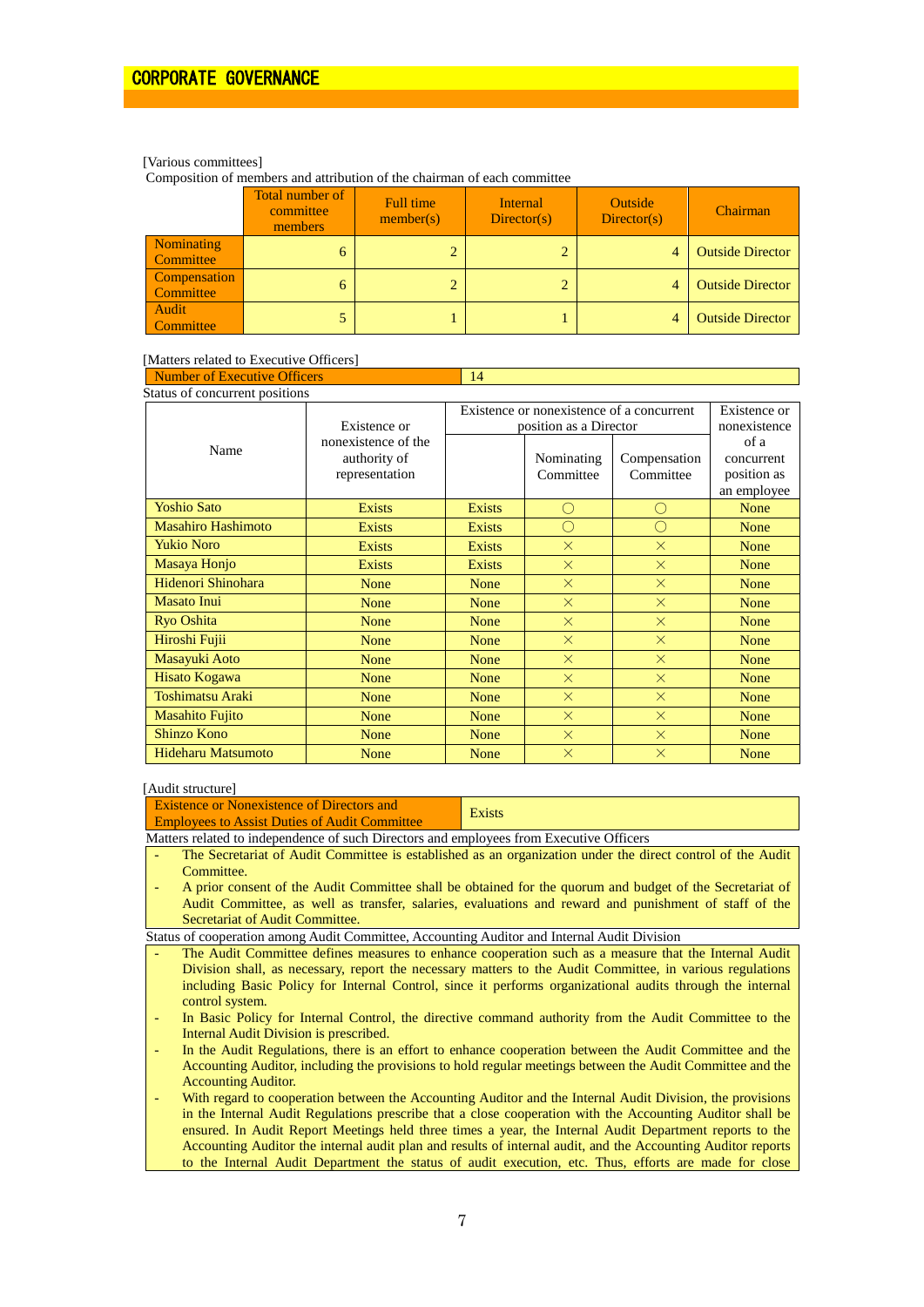| cooperation.                                                                                                                                                                                                                                                                                                                                                                                                                                                                                              |                                                                                                                                                                                                                                                                                                                                                                                                                                          |  |  |  |
|-----------------------------------------------------------------------------------------------------------------------------------------------------------------------------------------------------------------------------------------------------------------------------------------------------------------------------------------------------------------------------------------------------------------------------------------------------------------------------------------------------------|------------------------------------------------------------------------------------------------------------------------------------------------------------------------------------------------------------------------------------------------------------------------------------------------------------------------------------------------------------------------------------------------------------------------------------------|--|--|--|
| [Independent Directors]                                                                                                                                                                                                                                                                                                                                                                                                                                                                                   |                                                                                                                                                                                                                                                                                                                                                                                                                                          |  |  |  |
| <b>Number of Independent Directors</b>                                                                                                                                                                                                                                                                                                                                                                                                                                                                    | 6                                                                                                                                                                                                                                                                                                                                                                                                                                        |  |  |  |
| Other Matters Relating to Independent Directors/Audit & Supervisory Board Members<br>Details of "Criteria for Independence of Outside Directors" are as follows:                                                                                                                                                                                                                                                                                                                                          | The Company defines "Criteria for Independence of Outside Directors" by the resolution of the Board of<br>Directors, and it is confirmed that candidates for Outside Directors fulfill the said criteria upon their nomination.                                                                                                                                                                                                          |  |  |  |
| [Criteria for Independence of Outside Directors]<br>Directors as follows:<br>At the Company, Independent Outside Directors shall not be applicable to any of the items in the criteria.                                                                                                                                                                                                                                                                                                                   | Aiming at ensuring appropriateness and further enhancement of corporate governance, "Criteria for<br>Independence of Outside Directors" are defined from the viewpoint of focusing on independence of Outside                                                                                                                                                                                                                            |  |  |  |
| assuming the position as an Audit & Supervisory Board Member.<br><b>Supervisory Board Members.</b>                                                                                                                                                                                                                                                                                                                                                                                                        | 1. A business executor of the Company, its subsidiaries or affiliates (including those who were such business<br>executors within the past 10 years). However, if he/she served as an Audit & Supervisory Board Member<br>within the past 10 years, this also includes a person who was a business executor within 10 years before<br>* A business executor refers to all officers and employees excluding Outside Directors and Audit & |  |  |  |
| 2. A business executor of a major business client of the Company or its subsidiaries (including those who were<br>such business executors within the past 5 years).<br>* A major business client refers to a company with transaction amounts that account for 2% or more of<br>consolidated net sales (consolidated insurance premiums and other investment income for the Company) at<br>either of the companies for any of the last three fiscal years.                                                |                                                                                                                                                                                                                                                                                                                                                                                                                                          |  |  |  |
| subsidiaries as such employees in the last three years).                                                                                                                                                                                                                                                                                                                                                                                                                                                  | 3. A person who currently serves as employees, etc. of an audit firm, which is the Accounting Auditor of the<br>Company or its subsidiaries (including those who were engaged in audit assignments of the Company or its                                                                                                                                                                                                                 |  |  |  |
| 4. Attorneys at law, certified public accountants, tax accountants or other consultants themselves or organizations<br>to which they belong that receive a substantial amount of money or other property benefits from the Company<br>or its subsidiaries.<br>* A substantial amount of money or other property benefits refer to more than 10.00 million yen annually on<br>average for the last three fiscal years (excluding compensation for Outside Directors/Audit & Supervisory<br>Board Members). |                                                                                                                                                                                                                                                                                                                                                                                                                                          |  |  |  |
| 5. Spouses or relatives in the second degree to the person listed below (excluding an insignificant person).<br>- Officers and employees of the Company<br>- A person applicable to either of the above 2, to 4.                                                                                                                                                                                                                                                                                          |                                                                                                                                                                                                                                                                                                                                                                                                                                          |  |  |  |
| [Incentives]                                                                                                                                                                                                                                                                                                                                                                                                                                                                                              |                                                                                                                                                                                                                                                                                                                                                                                                                                          |  |  |  |
| <b>Implementation of Measures to Grant Incentives to</b><br><b>Directors and Executive Officers</b>                                                                                                                                                                                                                                                                                                                                                                                                       | Introduction of performance linked compensation                                                                                                                                                                                                                                                                                                                                                                                          |  |  |  |
| Supplementary Information regarding Applicable Item                                                                                                                                                                                                                                                                                                                                                                                                                                                       |                                                                                                                                                                                                                                                                                                                                                                                                                                          |  |  |  |
|                                                                                                                                                                                                                                                                                                                                                                                                                                                                                                           |                                                                                                                                                                                                                                                                                                                                                                                                                                          |  |  |  |
| The Grantees of Stock Options as Stock-linked                                                                                                                                                                                                                                                                                                                                                                                                                                                             |                                                                                                                                                                                                                                                                                                                                                                                                                                          |  |  |  |

**Compensation** 

Supplementary Information regarding Applicable Item

Since the Company is a mutual company, stock options are not implemented.

[Director Compensation]

| <b>Disclosure Status</b>                            | No disclosure of individual director compensation. |
|-----------------------------------------------------|----------------------------------------------------|
| Supplementary Information regarding Applicable Item |                                                    |

- For Directors, the total amount of compensation is disclosed. There are no Directors who receive compensation exceeding 100.00 million yen.

- The total amount of compensation is disclosed by describing in the Business Report, and the same content is also posted on the website of the Company.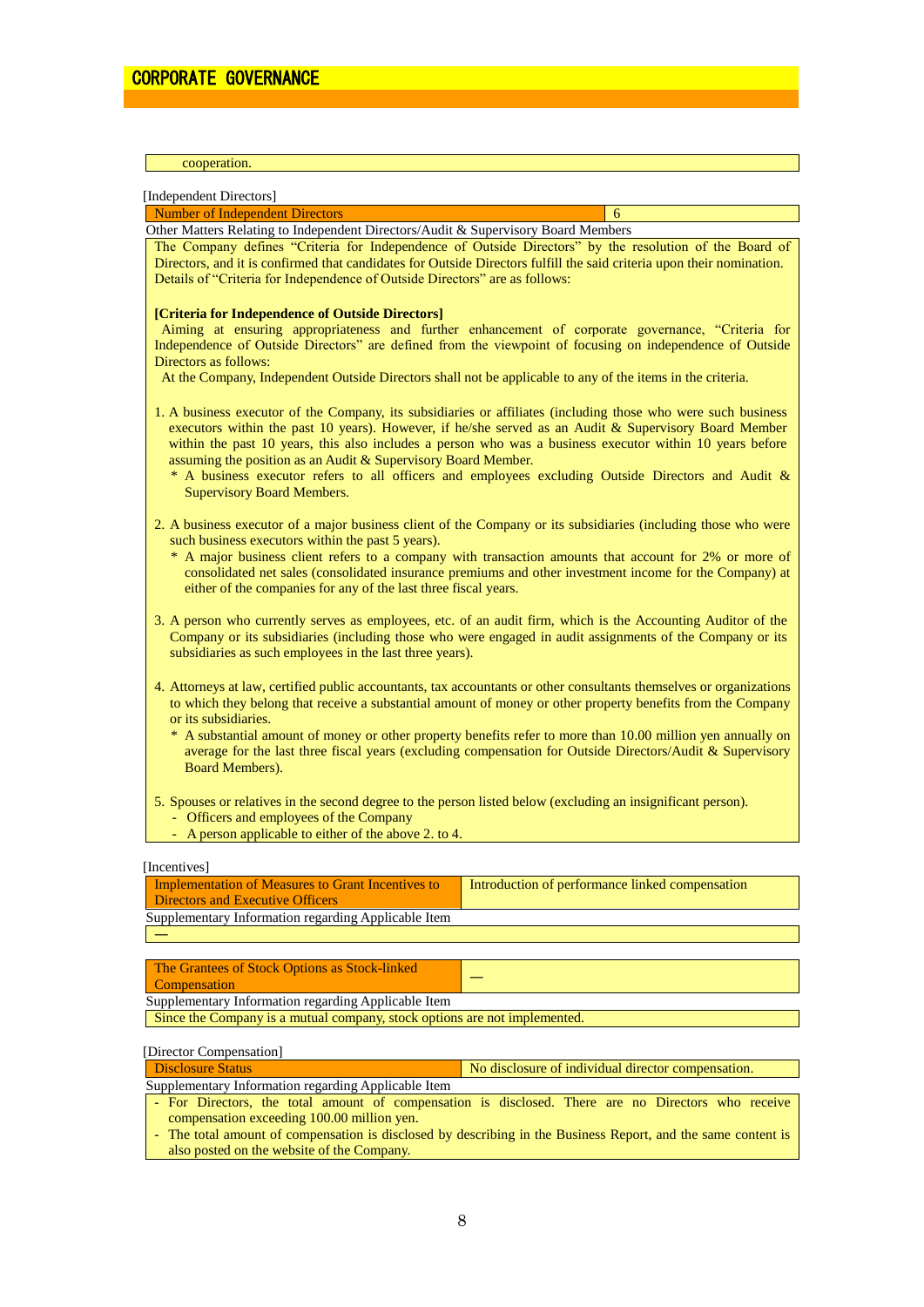| <b>Existence or Nonexistence of Policies that</b>                                      |                                                                                                        |
|----------------------------------------------------------------------------------------|--------------------------------------------------------------------------------------------------------|
| Determine the Amount or Calculation Method of                                          | Exists                                                                                                 |
| <b>Compensation</b>                                                                    |                                                                                                        |
| Disclosure of Policies that Determine the Amount or Calculation Method of Compensation |                                                                                                        |
|                                                                                        | - The Compensation Committee establishes "Policy regarding the determination of contents of individual |

compensation, etc. for Executive Officers and Directors," and it is posted on the website of the Company.

# [The Support System for Outside Directors]

- $\Box$  The Support System for the Board of Directors
- Secretariat of the Board of Directors is defined as General Affairs Department.
- With regard to Outside Directors, staff of General Affairs Department explains in advance the agenda of Board of Directors meetings and provides support for contributing to active discussions at the Board of Directors meetings.
- In addition, when Outside Directors take their office, the Company makes efforts to provide information related to the Company's management conditions and line of business, contents of the regulations by laws and regulations, and other knowledge that is required when performing their duties as Directors of the Company.

 $\Box$  The Support System for Nominating Committee and Compensation Committee

- Secretariats of both committees are defined as Personal Department.
- To members of committees who are Outside Directors, staff of Personal Department explains in advance the agenda of both of the committee meetings and provides support for contributing to active discussions at the committee meetings.

 $\Box$  The Support System for Audit Committee

- As a secretariat for the Audit Committee, Secretariat of Audit Committee is established as an organization under the direct control of the Audit Committee.
- In addition, from the viewpoint of ensuring the effectiveness of audits through the internal control system, Audit Committee Members who are Outside Directors are assigned as full-time Audit Committee Members in order to enhance cooperation with internal related departments.
- With regard to Audit Committee Members who are Outside Directors, staff of the Secretariat of Audit Committee explains in advance agenda of Audit Committee meetings and provides support for contributing to active discussions in Audit Committee meetings.
- $\Box$  Expenses incurred for executing duties
	- Outside Directors may receive advice from external experts on costs of the Company, if such advice is necessary to execute their duties.
- 2. Items Concerning Functions such as Execution of Business, Audit and Supervision, Nomination, and Compensation Determination (Overview of the current state of Corporate Governance Structure)

Overview of Corporate Governance Structure of the Company is as follows:

□ Directors and the Board of Directors

- Major roles of the Board of Directors are to determine matters concerning basic policies of management and internal control systems, which are considered to be the exclusive prerogatives of the Board of Directors in laws and regulations, and to supervise the execution of duties by Executive Officers and Directors.
- From the viewpoint of supporting Executive Officers for their speedy and decisive decision-making, the Company in principle delegates the authority on business execution decisions to Executive Officers, excluding matters for which delegation of the authority from the Board of Directors to Executive Officers is prohibited by laws and regulations.
- Based on the viewpoints of active reflection of external knowledge to management and diversity of Directors, the majority of the Board of Directors is currently Outside Directors.
- From the viewpoints of ensuring sustainable corporate growth and enhancing corporate value over the medium- to long-term, Outside Directors shall provide advice based on their knowledge and appropriately reflect external knowledge to the Board of Directors, based on opinions from various stakeholders.

□ Nominating Committee

- Nominating Committee establishes the "Policy for appointment of candidates for Directors," and determines contents of agenda of Board of Policyholder Representatives Meeting on appointments and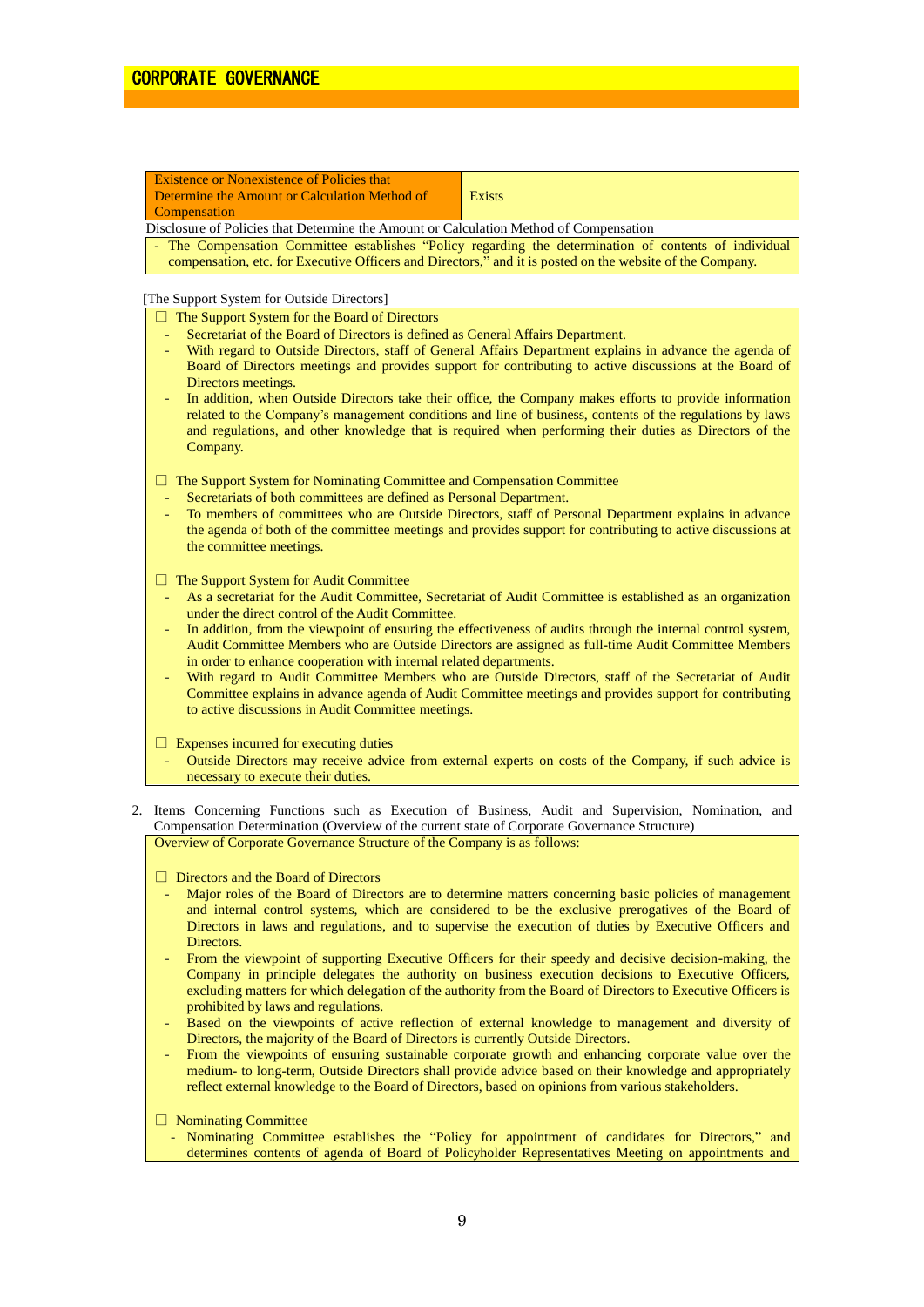dismissals of Directors. It also carries out deliberations on the following matters after receiving consultations from the Board of Directors and provides response to the Board of Directors.

- 1. Matters related to policies for appointment of Audit Committee Members
- 2. Matters related to policies for appointment of Executive Officers, as defined in the Companies Act
- 3. Matters related to appointment and dismissal of Executive Officers
- 4. Matters related to appointment and discharge of the Representative Executive Officer
- 5. Matters related to appointment and discharge of Executive Officers with Special Titles
- 6. Matters related to policies for appointment of Executive Officers, as defined in our internal regulation
- 7. Matters related to appointment and dismissal of Appointed Actuary
- 8. Other matters that the Board of Directors deems necessary

#### □ Audit Committee

- The Audit Committee performs audits on the execution of duties of Directors and Executive Officers, and prepares an audit report. It also establishes policies of determination of dismissal or non-reappointment of the Accounting Auditor and criteria for evaluating the Accounting Auditor, and determines the contents of agenda for appointment and dismissal and non-reappointment of the Accounting Auditor to be submitted to Board of Policyholder Representatives Meeting.
- The Audit Committee carries out deliberations on matters related to internal control systems prescribed by the Insurance Business Act and other matters that the Board of Directors deemed necessary upon receiving consultations from the Board of Directors and provides response to the Board of Directors.

### □ Compensation Committee

- The Compensation Committee establishes "Policy regarding the determination of contents of individual compensation, etc. for Executive Officers and Directors" and determines individual compensation, etc. for Executive Officers and Directors. It also carries out deliberations on the following matters upon receiving consultations from the Board of Directors and provides response to the Board of Directors.
	- 1. Matters related to policies of compensations, etc. for Executive Officers, as defined in the Companies Act

2. Matters related to basic policies of compensations, etc. for employees (excluding Executive Officers, as defined in our internal regulation)

- 3. Matters related to policies of compensations, etc. for Appointed Actuary
- 4. Other matters that the Board of Directors deems necessary

□ Outside Directors Council

- In the Company, the Outside Directors Council is established consisting of all the Outside Directors, in order to facilitate free and active exchange of opinions regarding management strategy and business development over the medium- to long-term and other important matters on management among Outside Directors or between Outside Directors and the Representative Executive Officer, from the viewpoint of reflecting knowledge of Outside Directors on management.

#### 3. Reasons for Operating Under the Current Corporate Governance Structure

The Company chooses to be Company with Committees in order to further improving supervision functions, transparency and fairness of management by separating supervision functions and execution functions of management institutionally, from the viewpoint of striving to speed up decision-making through delegating authority to Executive Officers.

#### **III. Implementation of Measures Related to Members, Policyholder Representatives and Other Stakeholders**

1. Measures to Revitalize the Board of Policyholder Representatives Meeting and Facilitate the Exercise of Voting Rights

|                              | <b>Supplementary Information</b>                                                    |
|------------------------------|-------------------------------------------------------------------------------------|
| <b>Early Distribution of</b> | The Company sends a convocation notice three weeks or more before the date of Board |
| <b>Convocation Notice</b>    | of Policyholder Representatives Meeting to allow Policyholder Representatives to    |
| of the Board of              | consider the contents of proposals sufficiently.                                    |
| Policyholder                 |                                                                                     |
| <b>Representatives</b>       |                                                                                     |
| <b>Meeting</b>               |                                                                                     |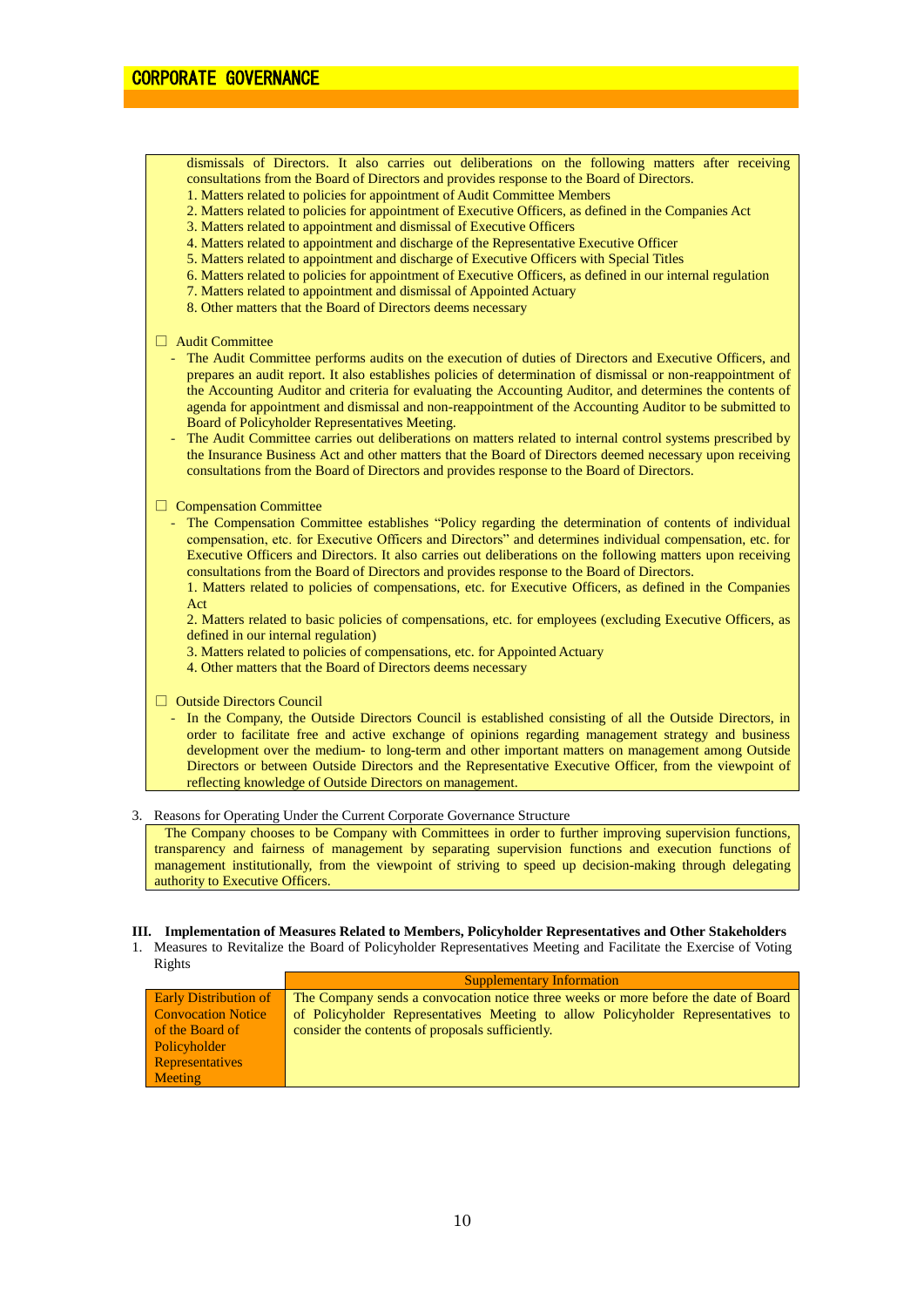| Scheduling of the<br><b>Board of</b><br>Policyholder<br>Representatives<br>Meeting avoiding the<br>date on which<br>corporate stakeholder<br>meetings are<br>concentrated                                                                            | The Company convened the Board of Policyholder Representatives Meeting on July 2,<br>2015.                                                                                                                                                                                                                                                                                                                                                                                                                                                                                                                                                                                                                                |
|------------------------------------------------------------------------------------------------------------------------------------------------------------------------------------------------------------------------------------------------------|---------------------------------------------------------------------------------------------------------------------------------------------------------------------------------------------------------------------------------------------------------------------------------------------------------------------------------------------------------------------------------------------------------------------------------------------------------------------------------------------------------------------------------------------------------------------------------------------------------------------------------------------------------------------------------------------------------------------------|
| <b>Exercise of Voting</b><br><b>Rights through</b><br>Electromagnetic<br><b>Means</b>                                                                                                                                                                | One of the requirements of candidates for Policyholder Representatives which are set in<br>the criteria for appointment of candidates for Policyholder Representatives is the ability<br>to participate sufficiently in activities as Policyholder Representatives, such as<br>attendance to Board of Policyholder Representatives Meetings. Accordingly, attendance<br>to Board of Policyholder Representatives Meetings is a principle, so electromagnetic<br>method to exercise voting rights is not adopted. However, for Policyholder<br>Representatives who cannot attend Board of Policyholder Representatives Meetings due<br>to unavoidable reasons, the method to exercise voting rights in writing is adopted. |
| Adoption of a<br><b>Platform</b> for<br><b>Electronic Exercising</b><br>of Voting Rights and<br><b>Other Measures to</b><br>Improve the<br><b>Environment</b> for<br><b>Exercise of Voting</b><br><b>Rights</b> by<br><b>Institutional Investors</b> | As mentioned above, an electromagnetic method to exercise voting rights is not adopted.<br>In addition, institutional investors shall not become Policyholder Representatives.                                                                                                                                                                                                                                                                                                                                                                                                                                                                                                                                            |
| Providing<br><b>Convocation Notice</b><br>of the Board of<br>Policyholder<br>Representatives<br><b>Meeting (Summary)</b><br>in English                                                                                                               | Since Members of the Company are Policyholders and representatives of Members are<br>Policyholder Representatives, it is not necessary to prepare for overseas investors, etc.<br>Accordingly, an English version is not provided.                                                                                                                                                                                                                                                                                                                                                                                                                                                                                        |
| Other                                                                                                                                                                                                                                                | A convocation notice is also posted on the website of the Company on the sending date<br>of the convocation notice. At the Board of Policyholder Representatives Meeting, the<br>Company makes efforts to provide visually facilitate explanations by using a big screen<br>with slides, etc.                                                                                                                                                                                                                                                                                                                                                                                                                             |

# 2. IR Activities

Since the Company is a mutual company and there are no shareholders, IR activities targeting shareholders are not performed. However, the following IR activities are performed targeting institutional investors in Japan and overseas who hold bonds, etc. issued by the Company.

|                                | <b>Supplementary Information</b>                                                          |
|--------------------------------|-------------------------------------------------------------------------------------------|
| Preparing and                  | "Basic policy on information disclosure" is prepared as disclosure policies addressed to  |
| disclosing of                  | stakeholders including Members (Policyholders). It is disclosed in the Disclosure Report  |
| <b>Disclosure Policy</b>       | and posted on the website of the Company.                                                 |
| <b>Holding of Periodic</b>     | For domestic and overseas institutional investors who hold bonds, etc. issued by the      |
| <b>Conferences for</b>         | Company, IR activities such as explanation of financial results are performed.            |
| <b>Analysts and</b>            |                                                                                           |
| <b>Institutional Investors</b> |                                                                                           |
| <b>Posting of IR</b>           | Major performance, Disclosure Report, materials of financial results, etc. are posted.    |
| <b>Materials on Website</b>    |                                                                                           |
| <b>Establishment of a</b>      | A person in charge of IR is assigned in the Corporate Planning Department.                |
| Section (Post) for IR          |                                                                                           |
|                                | English versions of company overview, materials of financial results, Annual Report, etc. |
| <b>Other</b>                   | are posted on the website of the Company.                                                 |
|                                | http://www.sumitomolife.co.jp/english/                                                    |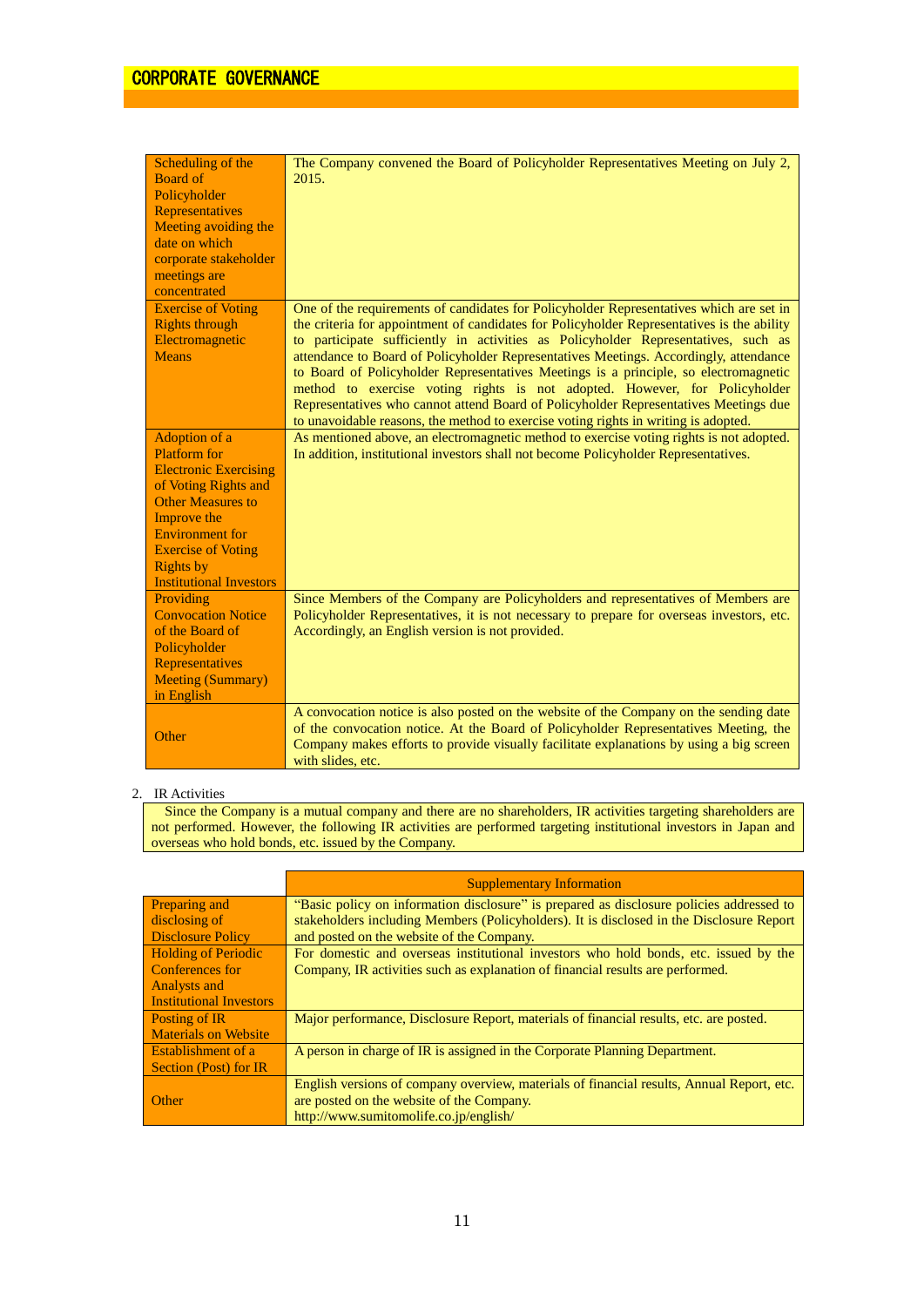#### 3. Measures to Respect the Position of Stakeholders

|                             | <b>Supplementary Information</b>                                                       |
|-----------------------------|----------------------------------------------------------------------------------------|
| Internal Rules, etc. to     | The Company's management policy culminates in "Management Policy," as our              |
| <b>Respect the Position</b> | corporate philosophy representing the fundamental spirit of management, and "CSR       |
| of Stakeholders             | Management Policy" as our universal mission shown in the "Management Policy"           |
|                             | rearranged from the viewpoint of CSR, as well as "Sumitomo Life's Brand Vision"        |
|                             | which indicates the company's goal to be realized over the medium- to long-term from   |
|                             | the customers' viewpoint. In addition, "Sumitomo Life Group Code of Conduct" is        |
|                             | established as a code of conduct for each of officers and employees of the Company and |
|                             | its Group companies to practice the management policy at the action level.             |
| Implementation of           | In order to contribute to realize a rich and bright longevity society through sound    |
| Environmental               | management and development of the insurance business, the Company is promoting         |
| Conservation                | CSR activities. In addition, based on the recognition that a commitment to             |
| <b>Activities, CSR</b>      | environmental protection is one of the important management issues, the "Sumisei       |
| Activities, etc.            | Environmental Policy" is established as concrete action policies for the global        |
|                             | environment.                                                                           |
|                             | Specific activities are posted on the website of the Company and also disclosed in the |
|                             | Disclosure Report.                                                                     |
| <b>Establishment of</b>     | "Basic policy on information disclosure" is prepared, and it is disclosed in the       |
| Policies, etc.              | Disclosure Report and posted on the website of the Company.                            |
| Concerning                  |                                                                                        |
| <b>Supplying</b>            |                                                                                        |
| Information to              |                                                                                        |
| <b>Stakeholders</b>         |                                                                                        |

# **IV. Items Related to Internal Control Systems**

1. Basic Policy Concerning Internal Control Systems and Overview of their Implementation

From the viewpoint of ensuring the soundness and appropriateness of management, the Company is working on "Enhancement of Internal Control Structure." Pursuant to the provisions of Article 53-30, Paragraph 1, Item 1-e of the Insurance Business Act, the Board of Directors established "Basic Policy for Internal Control." Based on this policy, the Company strives for enhancement of risk management, compliance framework and internal audit function, and carries out initiatives for the internal control system to function effectively, including development of the system to effectively implement audits by the Audit Committee.

#### **[Basic Policy for Internal Control]**

The Company's management policy culminates in "Management Policy," as our corporate philosophy representing the fundamental spirit of management, and "CSR Management Policy" as our universal mission shown in the "Management Policy" rearranged from the viewpoint of CSR, as well as "Sumitomo Life's Brand Vision" which indicates the company's goal to be realized over the medium- to long-term from the customers' viewpoint.

In accordance with the management policy consisting of these, the Board of Directors establishes this policy as basic policies for development of the internal control system aimed at ensuring the soundness and appropriateness of business, pursuant to the provisions of Article 53-30, Paragraph 1, Item 1-b and e of the Insurance Business Act. The Board of Directors determines this policy and ensures the acknowledgement on the part of officers and employees as well as implements disclosure according to laws and regulations.

The Company establishes the internal control system in accordance with this policy, verifies its effectiveness at the Board of Directors, implements necessary improvements, and discloses the overview of the operational status of the internal control system.

# **1. System for the execution of duties of Audit Committee**

- **1) Matters related to Directors and employees to assist duties of Audit Committee**
	- a. The Secretariat of Audit Committee is established as an organization under the direct control of the Audit Committee.
	- b. In the Secretariat of Audit Committee, Head of Secretariat of Audit Committee and employees (hereinafter, collectively "Staff") are assigned to assist the Audit Committee under the directive command of the Audit Committee or Audit Committee Members designated by the Audit Committee.
	- c. Prior consent from the Audit Committee shall be obtained on the following matters related to the Secretariat of Audit Committee:
		- (1) The quorum and budget
		- (2) Transfer, salaries, evaluations and reward and punishment of Staff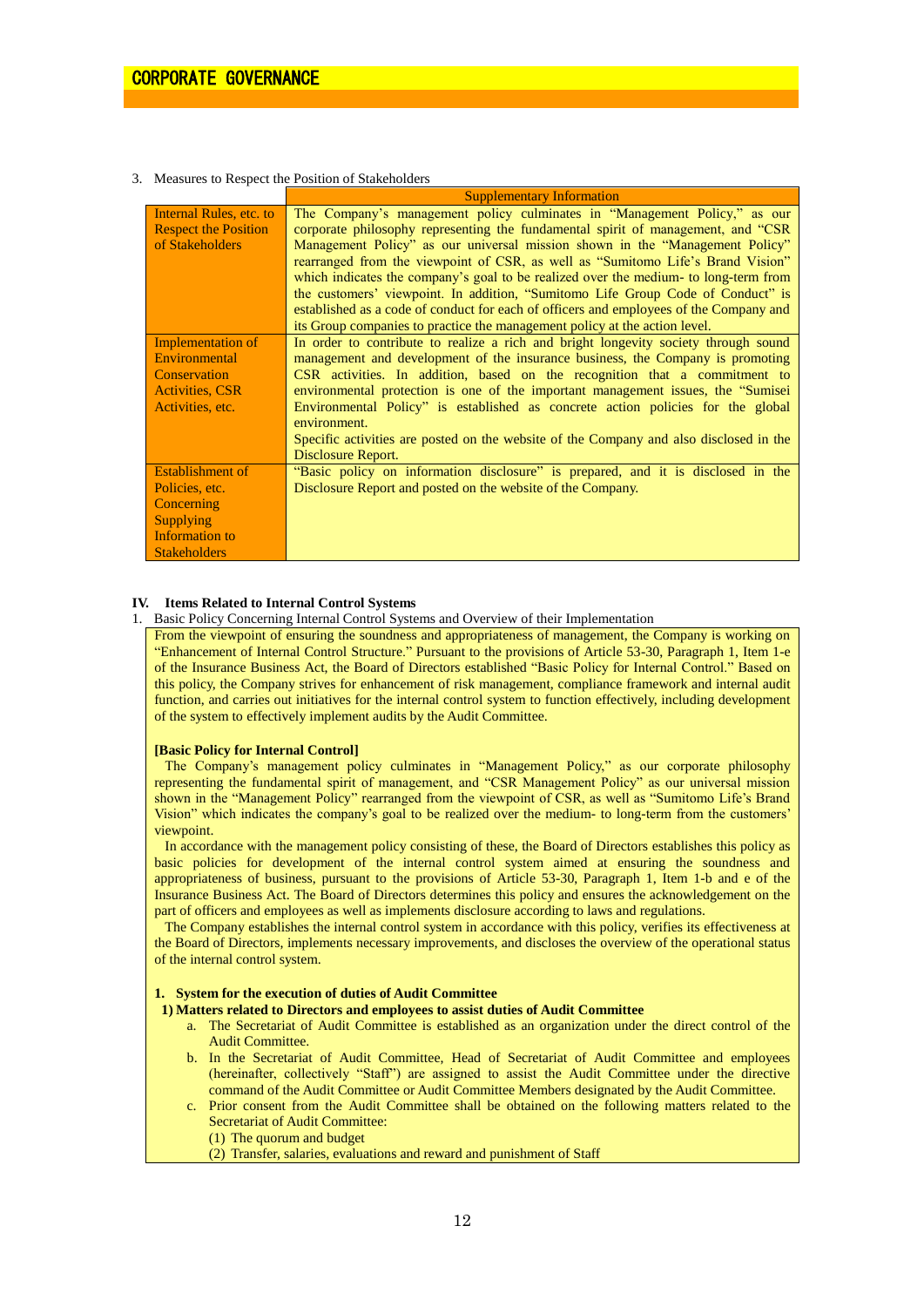#### **2) System related to reporting to Audit Committee**

- a. The reporting system to the Audit Committee is ensured through the following methods:
	- (1) Attendance of Audit Committee Members to important meetings
	- (2) Reporting to the Audit Committee or full-time Audit Committee Members from Directors, Executive Officers, Audit & Supervisory Board Members, Executive Officers and other employees of the Company and its Group companies (refers to what is provided in the "Group Companies Business Management Policy") or those who received reports from these people.
- b. Matters that require reporting to the Audit Committee are the following:
	- (1) Matters determined by those in positions above Executive Officers in charge (including Executive Officers in charge; hereinafter, the same applies)
	- (2) Facts that may incur substantial damage on the Company (including facts at the Group companies)
	- (3) Significant facts of violations of laws and regulations or the Articles of Incorporation (including facts at the Group companies)
	- (4) Reporting status in the whistle-blowing system (including the reporting status at domestic subsidiaries)
	- (5) Implementation status and results of internal audit (including those of the Group companies)
	- (6) Other matters that the Audit Committee requests reporting
- c. The person who made a report listed in b. shall not be treated disadvantageously.
- **3) Matters related to policies for procedures for prepayment or reimbursement of costs arising from execution of duties of Audit Committee Members (limited to those related to the execution of duties of Audit Committee) and other treatments of expenses or obligations arising from execution of the duties**

The Audit Committee records budgets in advance for expenses permitted as necessary to execute the duties. In addition, expenses paid on emergency or on a temporary basis are borne by the Audit Committee except when it is deemed not necessary for the execution of duties of the Audit Committee.

#### **4) Other systems to ensure effective implementation of audits by Audit Committee**

- a. Full-time Audit Committee Members are assigned in the Audit Committee, and they are, in principle, Internal Directors.
- b. Prior consent of the Audit Committee shall be obtained for appointment of General Manager of Internal Audit Planning Department and General Manager of Internal Audit Department (hereinafter, collectively "Head of Internal Audit Division").
- c. The Audit Committee or Audit Committee Members nominated by the Audit committee give directions to Head of Internal Audit Division to report or investigate when it is necessary to carry out audit duties. When there are directions by the Audit Committee or Audit Committee Members nominated by the Audit committee, Head of Internal Audit Division follows such directions and takes necessary measures.
- d. In addition to the preceding three paragraphs and the above a., b., and c., "Audit Regulations" are also noted, and systems are ensured necessary to perform effective audits by Audit Committee, such as system for mutual communication and information exchange between the Audit Committee and the Representative Executive Officer, etc.

#### **2. System to ensure the appropriateness of business**

- **1) System to ensure that Executive Officers and employees execute their duties compliant with laws and regulations and the Articles of Incorporation**
	- a. Appropriate business activities are promoted in line with high corporate ethics through the management policy and "Sumitomo Life Group Code of Conduct," which defines the basic principles of behavior of officers and employees.
	- b. Based on "Legal Compliance Policy," which defines the basic framework for compliance with laws and regulations, "Insurance Solicitation Management Policy" for ensuring proper insurance soliciting, and "Internal Audit Policy," compliance with laws and regulations is achieved thoroughly as follows:
		- (1) Compliance Control Department centrally manages matters related to compliance with laws and regulations concerning the entire company.
		- (2) Self-purifying function is enhanced by establishing the whistle-blowing system and by protecting whistleblowers.
		- (3) Executive Officers in charge of Compliance Control Department report on important matters related to compliance with laws and regulations to the Board of Directors, and promote communication with the Audit Committee.
	- c. For appointment of Executive Officers, knowledge, experience and social credibility, etc. of candidates are appropriately taken into consideration.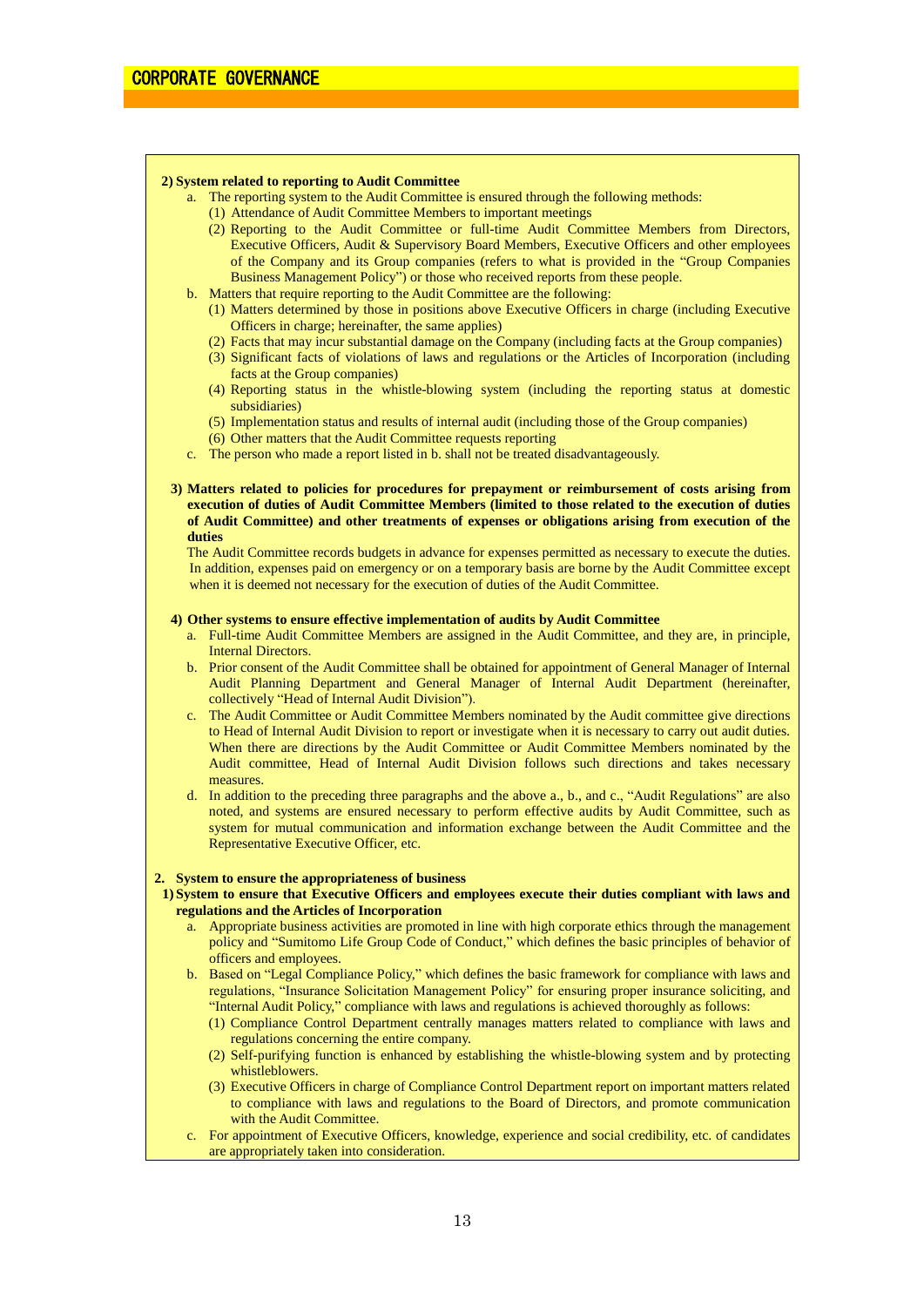d. With regard to anti-social forces that threaten the order and safety of civil society, the relationship with such forces are cut off and eliminated based on "Policy on Handling of Anti-social Forces" by systematically handling them in a resolute attitude.

# **2)System for preservation and management of information related to the execution of duties of Executive Officers**

Based on "Information Preservation Regulations," which defines the information to be preserved and the preservation period, preservation and management of information are performed, and information shall be available for viewing within the preservation period.

#### **3)Regulations concerning management of risks of losses and other systems**

- a. Based on "Comprehensive Risk Management Policy," which defines the basic framework for comprehensive risk management of the entire company, and based on each risk management policy according to types of risks, risk management is performed as follows:
	- (1) Risk Management Control Department performs comprehensive risk management of the entire company, and each Risk Management Division performs management of each risk.
	- (2) Executive Officers in charge of Risk Management Control Department report on important matters related to risk management to the Board of Directors, and promote communication with the Audit **Committee**
- b. The Company responds to crisis based on "Crisis Management Regulations," which defines handling of situation at the time of crisis that cannot be handled with ordinary risk management. In addition, in case that business is difficult to be continued in the ordinary manner due to occurrence of crisis, measures are taken based on "Business Continuity Plan (BCP)" for continuing important business.

# **4)System to ensure the efficient execution of duties by Executive Officers**

- a. Based on internal rules such as "Organization Regulations," which defines the organizational and administrative segregation of duties and "Administrative Authority Regulations," which defines the approval method and positions, the Company makes efforts for the appropriate and efficient segregation of roles and mutual checking function.
- b. Based on "Management Plan Regulations," which defines the framework for management plans, the Company establishes management plans and executes business, and makes necessary improvements by reviewing the plans on a regular basis.

#### **5) System to ensure the appropriateness of business in a corporate group consisting of a mutual company and its real subsidiaries**

- a. "Sumitomo Life Group Code of Conduct" is established in order to ensure the appropriateness of business in the corporate group by performing fair business activities on the part of the Company and its Group companies in line with high corporate ethics.
- b. Based on "Group Companies Business Management Policy" and agreements on business management, business management of Group companies is carried out including the following matters:
	- (1) Report to the Board of Directors or Executive Management Committee on the management status, etc. of Group companies
	- (2) Development of regulations for risk management at subsidiaries and establishment and review on a regular basis of risk management plans at Group companies
	- (3) Establishment and review on a regular basis of business management plans of Group companies and annual business plans for subsidiaries
	- (4) Development of regulations for compliance with laws and regulations and establishment and review on a regular basis of compliance programs at subsidiaries
- c. Officers and employees of the Company are dispatched as Audit & Supervisory Board Members or Directors of Group companies if necessary, to verify the effectiveness of the internal control system of Group companies.

# **6) System to ensure customer protection**

Based on each management policy aimed at the protection and the improvement of convenience for our customers, the Company manages businesses related to insurance contracts including payments of insurance claims, protects customers' information and manages conflict of interests not to harm customers' interests.

### **7) System to ensure the effectiveness of internal audit**

In order to ensure the effectiveness of internal audit, "Internal Audit Policy" is established, and internal audit is performed as follows:

(1) Internal Audit Planning Department and Internal Audit Department which are independent from each organization, etc. where internal audit is performed (hereinafter, collectively referred to as